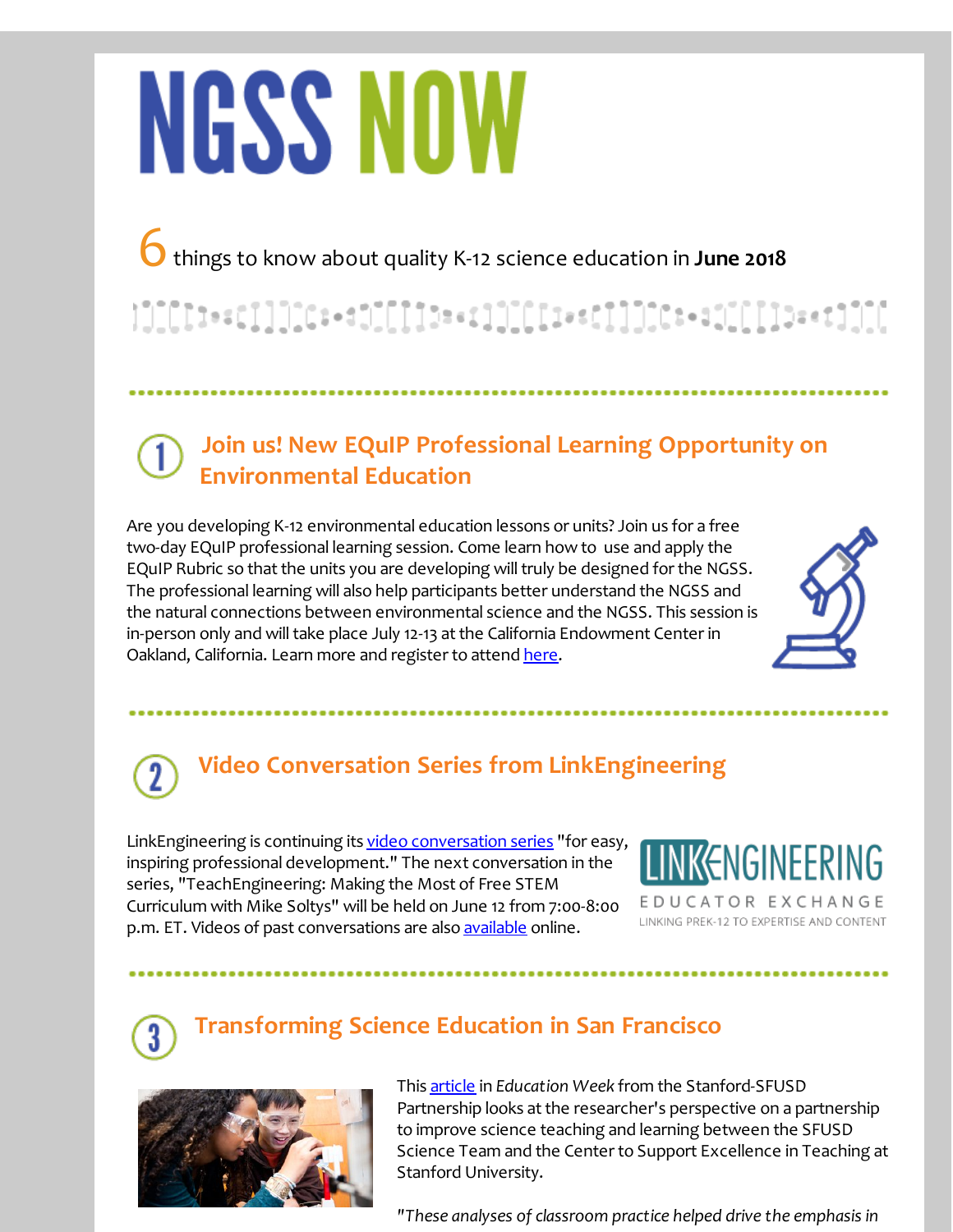Photo credit: Education Week *the plans for professional development (PD) forthe next three years. This plan includes roles forinstructional coaches, teacherleaders, and site-based professional learning communities. While it was obvious that some portion of the PD needed to focus on the structure of the new curriculum, we also needed to target core instructional practices that would make the implementation of the curriculum more effective in terms of student learning."*

## **From NSTA: Making Sense of Three-Dimensional Teaching and Learning**



The National Science Teachers Association (NSTA) is hosting a two-day workshop to help participants dive into three-dimensional science instruction. During the workshop, participants build a solid understanding of the three dimensions and how they integrate, and take home a powerful toolkit of resources to further their implementation efforts. The workshop will take place on July 14-15 in Philadelphia, and is held in conjunction with the STEM Forum and Expo hosted by NSTA. Don't miss the chance to learn from some great

presenters, including a member of Achieve's Science Peer Review Panel! [Click](http://r20.rs6.net/tn.jsp?f=001Dh_m0XmFkHJUXdL4w0MsHfkQ26mJXWepjLnraZhCESs94tZNLl2Yt9PLG1cx5Z30p9Y9ppkMEfdm-iYrzFKXWJL65m1_w9MMOepX8611d_uJdX8xZdHaoppIl0qlrCLU8CzKeKOVfsQ6nPg12E7ydq36_0E_OCadEJPGPrpWtwDKh_NRtpQKDCswfzFRM8ASkI3XKnESH5M=&c=&ch=) here to register and learn more.

# **Iowa CORE:** *Upping the Ante in Science Classrooms*

Laura Williams, who works for the Great Prairie Area Education Agency, [writes](http://r20.rs6.net/tn.jsp?f=001Dh_m0XmFkHJUXdL4w0MsHfkQ26mJXWepjLnraZhCESs94tZNLl2Yt-_uzUGAXjZa9UhGtdhHTYGTeRwKsSxPfLdQIj2OUJO1anqE4FdabMpBlm-dQVQKYd0XQiBz_usdm7ViyjLCCjGOObgctA6ERsLWWeIjooukW5jidl8WuJYbGMIeFqEPKp01LpZwhn79mfWPE4b5EA0IzDPD-z72bw==&c=&ch=) on the Iowa CORE blog about authentic, community-based learning designed around the science standards in her districts. Projects that solve real-world local problems in the classroom provide students a chance to use Science and Engineering Practices while integrating multiple science disciplines in an engaging way.

"When students take on a project they are passionate about, it creates the need to know more. Learning becomes relevant and this is where the learning comes alive and can reach students beyond a textbook or a paper they will turn in and forget about. When you put them in a position to make an impact and have *an authentic audience fortheir work, their buy-in is great and long-term memory prevails."*

### **From Ready Washington:** *NGSS to the WSSLS: A View from Downstream*



Check out this great Medium [piece](http://r20.rs6.net/tn.jsp?f=001Dh_m0XmFkHJUXdL4w0MsHfkQ26mJXWepjLnraZhCESs94tZNLl2Yt-_uzUGAXjZaiMbwLESlrWSIbEmW4IGF0T-JF532CTCXDSYxaoL5HTJV1yvyZvMzX4mx-oHq6pcxeRyTXeRMB5ZB8pY6KDJMVZlz4xTvkDsGVsddVRoK-1O-v9HWZQ9B7mJrLuog9bfNTMf82Jf2kvprOY0Z95K1HaFauW5zh5whQr-2BFhmyQUx9s-zs1mCZMUN5NxH05b616ry4qhXN6A=&c=&ch=) by Erin Lark, a secondary science teacher at Evergreen Public Schools in Southwest Washington.

*"Whether used with a conjunction between or as separate terms, equity and access are key aspects of successful, inclusive, education programming. The achievement gap, a term referring to disparities in academic performance in subgroups of students (e.g. low socioeconomic status, Latinx, orfemale students), is a*

*reality weighing heavily on the minds of educators and policy makers. Adoption and implementation of the NGSS and rollout of assessments in 2018 are means for narrowing this gap; globalscience*